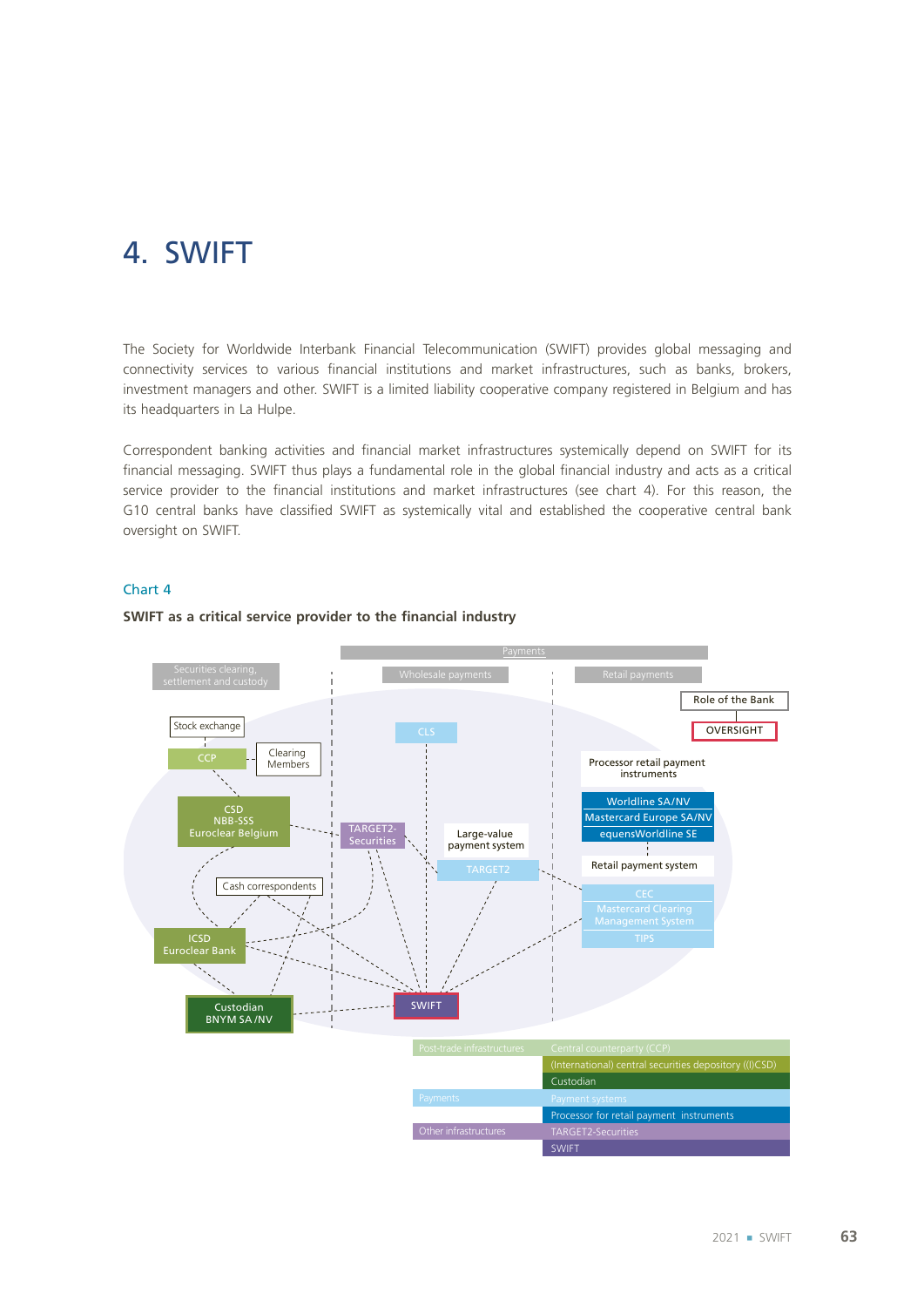### 4.1 Oversight approach

At the end of 1997, a formal set‑up of the oversight on SWIFT was established by the G10 central banks **<sup>1</sup>** . At the heart of this formalised structure lies the international cooperative arrangement conducted by the G10 with the objective of overseeing the adequate and safe functioning of SWIFT. Since SWIFT is based in Belgium, the National Bank of Belgium holds the mandate of lead overseer and chairs the international oversight meetings.

### *International dimension*

Chart 5

SWIFT operates in an international context with activities spread over more than 200 nations. This is illustrated by the company's messaging volumes: in 2020 9.5 billion messages (+10.3% compared to 2019) were sent with an average of 37.7 million messages per day.

SWIFT is owned and controlled by its users, who are organised in national member groups, user groups and dedicated work groups. It arranges frequent touchpoints with these different parties to ensure continuous dialogue and timely updates on strategy or product developments. The industry-specific work groups cover various topics for discussion between SWIFT and its users, for example security hardenings of its interfaces, new

1 The G10 central banks involved in the SWIFT oversight are Bank of Canada, Deutsche Bundesbank, European Central Bank, Banque de France, Banca d'Italia, Bank of Japan, de Nederlandsche Bank, Sveriges Riksbank, Swiss National Bank, Bank of England and the Federal Reserve System, represented by the Federal Reserve Bank of New York and the Board of Governors of the Federal Reserve System.

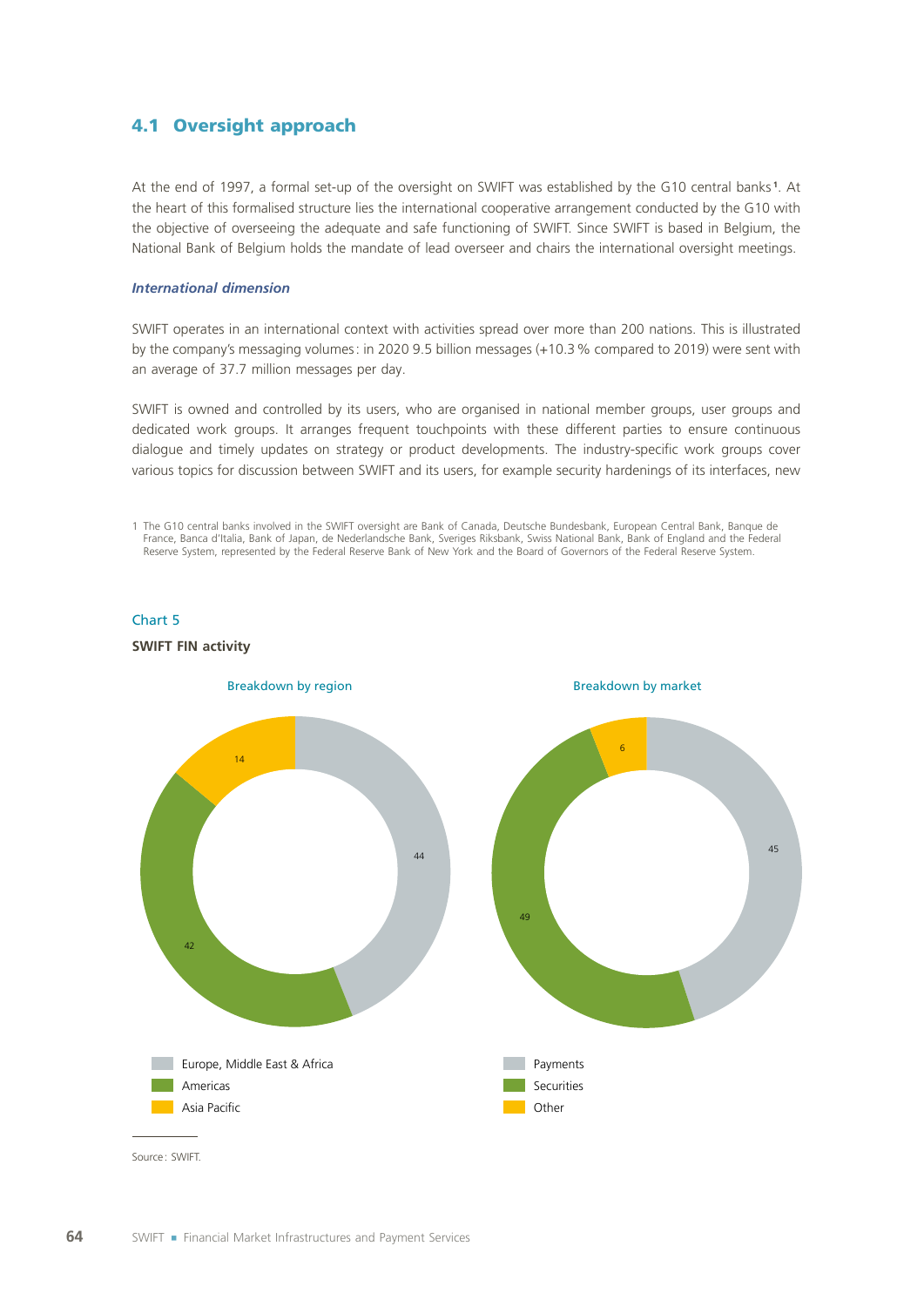technology implementations, messaging service changes. An example of such a dedicated work group is the Payments Market Practice Group **<sup>1</sup>** .

The message traffic over SWIFT's network determines the company's share distribution. As a result, the shares are reallocated every three years in order to more realistically mirror the SWIFT messaging user community. SWIFT Board members are appointed by the countries or country constituencies based on the number of shares owned by all users in the respective jurisdiction. The previous redistribution took place in 2018, which means that one will take place during this year's annual general meeting. The next share revision is scheduled for 2024.

SWIFT's FIN traffic for 2020 per market and region is illustrated by the following two charts. FIN is SWIFT's core messaging service for sending and receiving financial messages. There are 11 588 live users of whom 2 372 represent shareholders. As in previous years, the 2020 payments (45%) and securities (49%) messaging represent the largest categories. The Europe, Middle East & Africa region has the largest share (44%) of the total 2020 FIN traffic volume.

#### *International cooperative arrangement*

The central banks that roughly represent the G20 countries<sup>2</sup> are directly involved in the international cooperative oversight of SWIFT. This arrangement is formalised in a framework which sets out the role of the NBB as lead overseer, and the scope and frequency of the different oversight work groups.

The NBB's role as lead overseer consists of the daily monitoring and follow-up of SWIFT's activities and projects. Depending on the topic, frequent bilateral interactions take place between SWIFT's three lines of defence **<sup>3</sup>** and the NBB oversight team. The information relevant to the other overseers is shared in order to ensure a transparent cooperative oversight with the other central banks. The relationship between SWIFT and the NBB is defined via the SWIFT Oversight Protocol. The NBB also integrates another main activity in its mandate as lead overseer, namely the coordination and organisation of the different international workgroups it chairs. In that capacity, the NBB oversight team also drives the SWIFT oversight outreach activities to other stakeholders, such as the central banks that are not directly involved in these oversight activities.

There are four work groups defined in the oversight framework: Cooperative Oversight Group (OG), Executive Group (EG), Technical Group (TG) and SWIFT Oversight Forum (SOF). Each group has a specified scope and frequency of interaction. In addition, touchpoints exist between the different groups and with SWIFT. The SWIFT oversight relationships between the SWIFT overseers and the NBB are laid down in a Memorandum of Understanding (MoU). The following paragraphs provide more detail on the different oversight bodies.

The Cooperative Oversight Group (OG) is represented by the G10 central banks and the chairperson of the CPMI. Each G10 central bank appoints a senior-level overseer to participate in the two annual meetings. OG members decide on SWIFT oversight planning, conclusions, policies and recommendations to SWIFT. Throughout the year, there are also *ad‑hoc* interactions scheduled with the OG members when certain developments at SWIFT require additional review.

The OG decisions and recommendations are communicated to SWIFT in the Executive Group (EG) meetings that typically take place after the OG meeting and after a SWIFT Board meeting. Each year, three EG meetings take place in order to better align with the OG meetings and to ensure SWIFT shares information with overseers on SWIFT Board decisions and developments in good time. The EG consists of a sub-set of the OG members which

<sup>1</sup> SWIFT established the Payments Market Practice Group (PMPG) to facilitate the ISO 20022 global migration. The PMPG consists of market infrastructure and bank representatives.

<sup>2</sup> The G20 countries directly involved in SWIFT oversight are represented by the G10 central banks and 15 additional central banks (i.e. Central Bank of the Argentine Republic, Reserve Bank of Australia, Banco Central do Brazil, People's Bank of China, Hong Kong Monetary Authority, Reserve Bank of India, Bank of Indonesia, Bank of Korea, Bank of Mexico, Central Bank of Russia, Saudi Arabian Monetary Agency, Monetary Authority of Singapore, South African Reserve Bank, Banco de España and Central Bank of the Republic of Turkey).

<sup>3</sup> The three lines of defence traditionally represent the first line that owns and manages risk, the second line that oversees and challenges the first line's risk management, and the third line that is responsible for independent assurance.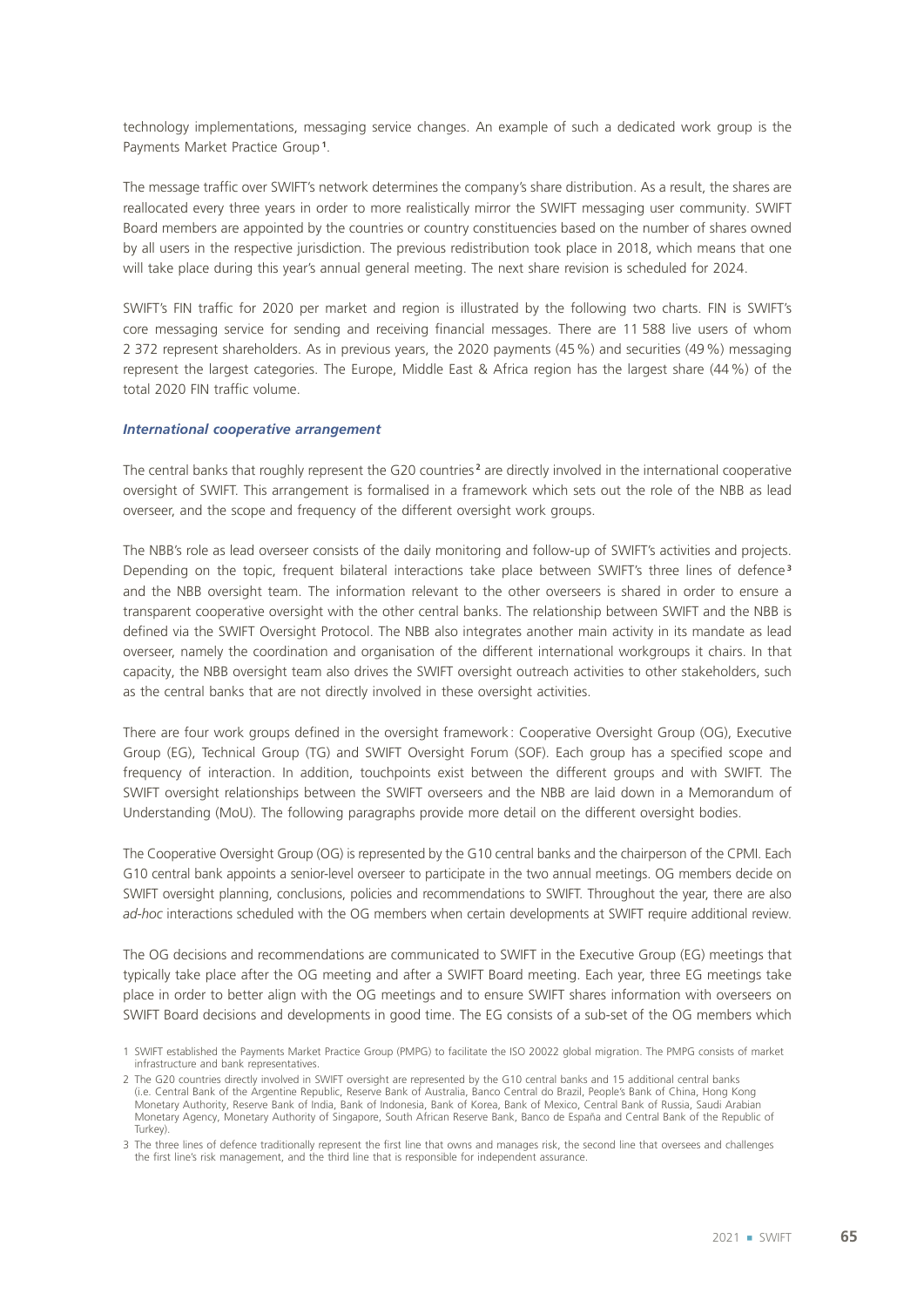represent the four major global currencies, i.e. NBB as chair, Bank of Japan, Bank of England, European Central Bank, and Federal Reserve Board of Governors. Overseers communicate the OG decisions and recommendations directly to the SWIFT delegation, consisting of the SWIFT Executive Management and Board members.

The G10 Technical Group (TG) conducts the technical fieldwork of SWIFT developments and projects, and reports directly to the OG. Four meetings are planned each year, which include foreseen interactions with SWIFT management, internal audit and independent risk functions in order to carry out the deeper technical oversight analysis. Skills and knowledge on technological and IT-specific domains are required to better understand these developments and their accompanying risks within SWIFT.

The SWIFT Oversight Forum (SOF) represents a wider group of countries based on their share in the total SWIFT traffic volume and in alignment with the CPMI membership composition. The SOF consists of the G10 OG senior-level overseers and 15 additional central banks (i.e. Central Bank of the Argentine Republic, Reserve Bank of Australia, Banco Central do Brazil, People's Bank of China, Hong Kong Monetary Authority, Reserve Bank of India, Bank of Indonesia, Bank of Korea, Bank of Mexico, Central Bank of Russia, Saudi Arabian Monetary Agency, Monetary Authority of Singapore, South African Reserve Bank, Banco de España and Central Bank of the Republic of Turkey). The SWIFT oversight conclusions, planning and priorities are shared with the SOF. Furthermore, the SOF provides input to OG discussions and serves as a platform for communication on system interdependencies related to the use of SWIFT in their jurisdictions. The NBB continuously seeks ways to improve its outreach to other central banks, as is depicted in the following box.

**BOX 10**

 $\blacktriangleright$ 

# **Involving the central bank community**

SWIFT's critical and systemic nature to the financial industry and the 2018 IMF recommendations to further extend the sharing of oversight information to the wider central bank community resulted in the strengthened involvement of the SOF and in the organisation of outreach activities.

In 2012, the G10 Technical Group (TG), Oversight Group (OG) and Executive Group (EG) were supplemented with the SWIFT Oversight Forum (SOF). The SOF enables information-sharing on SWIFT oversight activities with a wider group of central banks. In line with the expansion of the Committee on Payments and Market Infrastructures (CPMI), new members were invited to join the SOF in 2019: Argentina, Indonesia and Spain. At the same time, pending invitations for Brazil and Mexico were updated.

The key objectives as specified in the SOF Terms of Reference are the following:

- **Example 1** facilitate a coordinated flow of information about SWIFT oversight conclusions to the Forum participants;
- foster discussions on the oversight policy directed to SWIFT:
- **•** provide input to the SWIFT Cooperative Oversight Group on priorities in the oversight of SWIFT;
- **EX SERVE AS a communications platform on system interdependencies related to the common use of** SWIFT or for communication in case of major contingency situations related to SWIFT.

With the aim of continuously widening information-sharing, it has been decided to involve the SOF members more actively in Customer Security Programme (CSP) topics. A larger number of central banks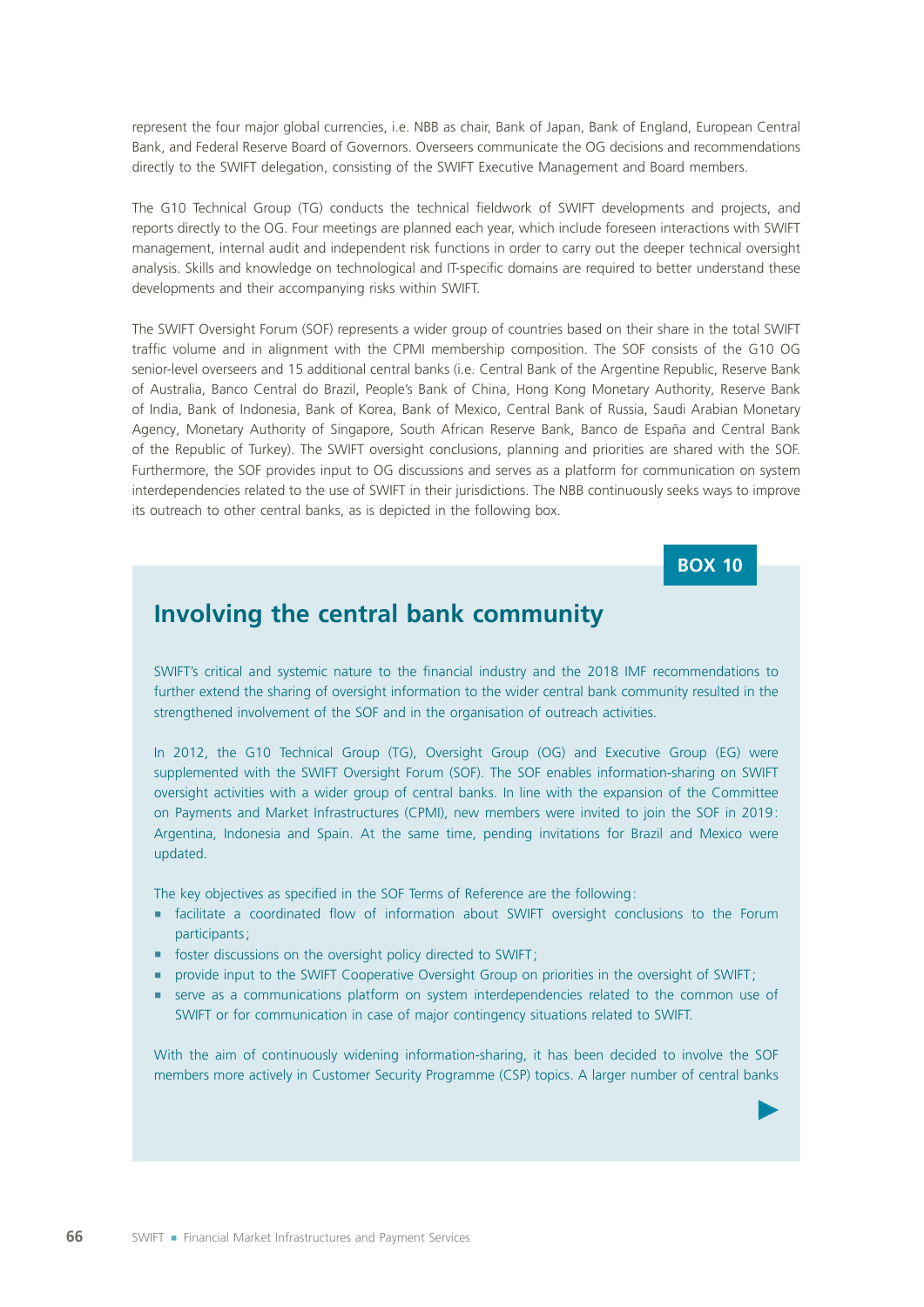play an important role to reach out on CSP either to other authorities (e.g. bank supervisors) or to other jurisdictions beyond the SOF countries or through regional outreach initiatives.

The NBB has organised such regional initiatives on previous occasions. The first regional outreach session took place in 2018 during SWIFT's Sibos conference. The aim was to interact and engage with both the directly involved SWIFT overseers and the non‑G20 central bankers on SWIFT oversight topics, such as oversight conclusions, priorities, major SWIFT developments, possible impact on users, and the importance of the role of the SWIFT community. Such outreach sessions during SWIFT's international conference have multiple advantages: a large and globally widespread delegation attends Sibos, each year Sibos is located in another continent, and the majority of the Sibos participants are senior central bank representatives and directors of payments, IT and FMI oversight departments. The second outreach session took place during the 2019 Sibos event, attracting about 70 participants from more than 50 different countries.

A third regional outreach session was planned during the 2020 Sibos conference. Unfortunately, this had to be cancelled because of the COVID-19 pandemic outbreak. SWIFT re-arranged its physical event into a digital Sibos, which made it impractical to organise the foreseen oversight outreach session.

As one of the standing SOF members, the Monetary Authority of Singapore and the NBB planned to jointly hold an outreach session in February 2020 to interact with central banks and supervisory authorities from South-East Asia on relevant SWIFT oversight activities. However, this planned meeting also had to be postponed as a result of the global pandemic but will be rescheduled when circumstances allow.

The following figure gives an overview of the different workgroups involved in the SWIFT oversight.

### **Cooperative Oversight of SWIFT through different international workgroups**

| <b>TECHNICAL GROUP (TG)</b>                                                                                                       | <b>OVERSIGHT GROUP (OG)</b>                    |
|-----------------------------------------------------------------------------------------------------------------------------------|------------------------------------------------|
| - Technical fieldwork of SWIFT information                                                                                        | - Oversight policy and strategy setting        |
| security, operational activities, risk and internal                                                                               | - Decision on oversight planning, conclusions, |
| audit activities                                                                                                                  | and form recommendations to SWIFT              |
| - Four meetings per year                                                                                                          | - Two meetings per year                        |
| <b>NBB</b><br>- Daily follow-up and monitoring<br>of SWIFT activities<br>- Coordination and organisation<br>of oversight meetings |                                                |
| <b>SWIFT OVERSIGHT FORUM</b>                                                                                                      | <b>EXECUTIVE GROUP (EG)</b>                    |
| - Interactions with SWIFT Board and senior                                                                                        | - OG decisions and recommendations             |
| management on selected topics                                                                                                     | communicated to SWIFT                          |
| - Dedicated annual meeting and semi-annual                                                                                        | - Three meetings per year with SWIFT Board     |
| update                                                                                                                            | and Executive Management                       |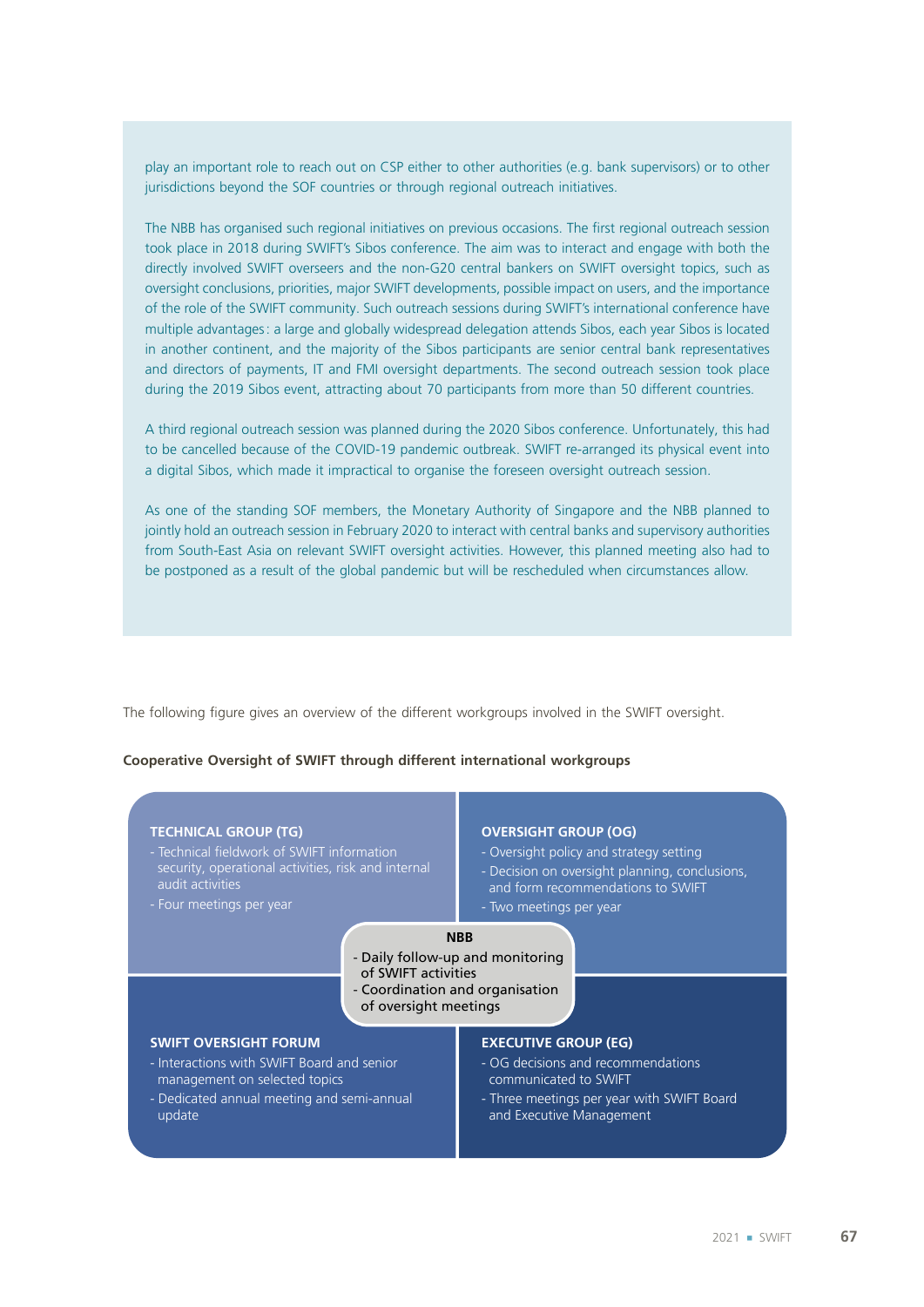The work group organisations mentioned in the above figure had to be reshuffled because of COVID-19. The planned physical meetings in 2020 were switched to multiple virtual meetings in order to execute and finalise the foreseen planning of oversight activities. The next box provides more information as to what extent COVID-19 impacted SWIFT's oversight work.

### **BOX 11**

# **COVID‑19 impact on oversight activities**

The COVID‑19 virus spread globally in a sudden and unexpected manner. Therefore, overseers had to logistically rearrange their SWIFT oversight activities. Traditionally, multiple physical meetings with the other central bank overseers are organised throughout the year. The crisis situation forced authorities to restrict travelling, which led to the cancellation of physical oversight and outreach meetings. Nevertheless, the overseers continued their critical review on SWIFT in a decentralised manner in order to cover planned areas such as cyber security, Enterprise Risk Management, Customer Security Programme, and Internal Audit topics. In addition, the COVID-19 implications for SWIFT became a recurring topic for discussion and analysis in the different workgroups.

The OG, EG, TG and SOF meetings all took place virtually in 2020. The four TG meetings were replaced by a series of conference calls aligned with the initially foreseen 2020 oversight planning. As it became clear that the COVID-19 situation would persist until at least the end of 2020 with generalised working from home, the TG refocused its activities around three main guiding principles:

- operational risks, both general and pandemic-related, require close monitoring (e.g. cybersecurity strategy):
- critical business, technology and IT projects must be reviewed (e.g. ISO 20022 migration):
- assurance on the effectiveness of the three lines of defence needs to be obtained.

On top of the conference calls and as a standard work practice, the TG also analysed the extensive documents provided by SWIFT. Follow‑up items were identified and communicated over written procedure and conference calls.

On‑site reviews have been recently added to the SWIFT oversight toolbox in order to gain additional and deeper knowledge on certain SWIFT domains for which the current oversight structure foresees limited possibilities. In 2018, an extensive on-site review took place on SWIFT's Enterprise Risk Management. In view of the insight gained, the overseers decided to organise a second review in 2020 on cyber security. The initially planned review in the first quarter of 2020 had to be postponed owing to visitor restrictions at SWIFT imposed at the beginning of the pandemic, international travel restrictions and other uncertainties. Eventually, the on‑site review team decided to carry out the scheduled review on cyber security through a decentralised approach. Instead of the physical interactions with SWIFT, the review took place over a series of virtual meetings at the end of 2020 to finalise the foreseen activities.

Thanks to the possibility of organising the SWIFT oversight meetings digitally, the pandemic generally did not blur the 2020 oversight priorities and overseers continued to adequately assess SWIFT's activities from a cyber and operational risk-based view.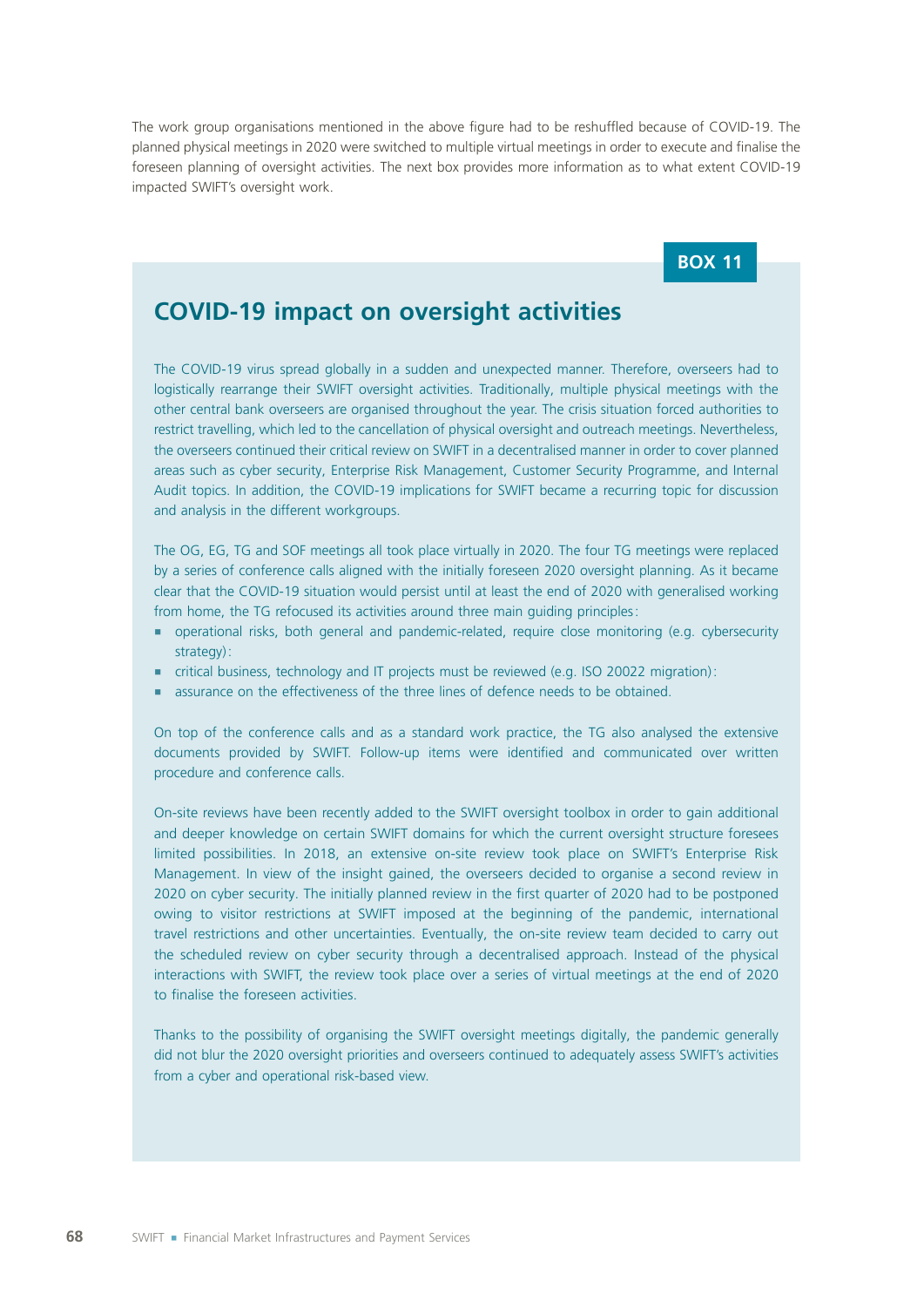### *Oversight expectations*

SWIFT oversight risk-based activities are focused around the five High-Level Expectations (HLEs): (i) Risk Identification and Management, (ii) Information Security, (iii) Reliability and Resilience, (iv) Technology Planning, and (v) Communication with Users. Through these expectations, overseers assess SWIFT's adequacy of managing operational and technology risks. The HLEs form the basis for the oversight planning, discussions and priority setting. These five expectations evolved into generic oversight requirements for all critical service providers to FMIs and are formalised in Annex F of the CPMI-IOSCO Principles for FMIs.

Overseers expect SWIFT to be in accordance with the five HLEs. This is assessed through different channels: bilateral discussions between NBB and SWIFT, frequent TG interactions with SWIFT's three lines of defence, interactions with SWIFT senior management at OG and SOF meetings, interactions with SWIFT Board and senior management at EG meetings, and through analysing documentation provided by SWIFT. SWIFT's reporting to overseers serves as input for oversight follow‑up and gives also an indication of the risk drivers for SWIFT. Standing topics in the oversight analysis are ERM, information security, technology implementation and risk management.

### 4.2 Covered oversight topics in 2020

Overseers seek to obtain assurance that the corresponding risks in the domains as listed in the five HLEs are adequately assessed, monitored and mitigated in contemplation of the reliability of SWIFT's services. An important topic for overseers is the SWIFT Customer Security Programme (CSP), which received extensive attention from overseers in 2020. Other major projects, such as the planned ISO 20022 migration for cross-border payments and cash management have been included in the overseers' review. The COVID-19 pandemic implied an additional oversight attention point. Overseers assessed its impact on SWIFT's projects, operations, security and resilience, and also the adequacy of SWIFT's response and mitigating actions to the new emerging risks and challenges caused by the pandemic.

#### *Customer Security Programme (CSP)*

Since the cyber threat to the financial industry has not diminished, overseers continued to review the effectiveness and further maturing of the CSP in 2020. In the aftermath of the 2016 Bangladesh cyber heist, SWIFT launched the CSP. Through this Programme, SWIFT endeavours to enhance the cyber security in its user community and wider financial industry against potential hackers. The CSP sets out certain requirements how users are expected to adequately secure their on-premise IT components that connect to SWIFT's secure network.

The Customer Security Control Framework (CSCF) has been analysed by overseers on the effectiveness of the implementation and reporting processes. The CSCF consists of a set of mandatory and advisory controls. SWIFT users are expected to be compliant with the mandatory security controls which set a security baseline. The advisory controls are also applicable to all SWIFT users but describe rather good practices for securing local IT infrastructures. A SWIFT user is encouraged to also be in accordance with these advisory controls. A user's compliance is reported through a self‑attestation to the framework, which is uploaded through SWIFT's Know Your Customer – Self Attestation (KYC‑SA) tool by the end of each year.

By 31 December 2020, 89% of customers had submitted their attestation for the mandatory controls. The number of self‑attestations for 2020 shows a similar uptake compared to 2019. SWIFT provides overseers with quality assurance and monthly metrics reports, which contain an overview of the attestation levels, consultation, reporting processes' effectiveness, and the security advances across different user types. Overseers actively analyse these reports provided by SWIFT. In order to improve the monitoring capabilities, overseers assume SWIFT will refine and extend the CSP reporting metrics. In 2020, a dedicated CSP working group had been temporarily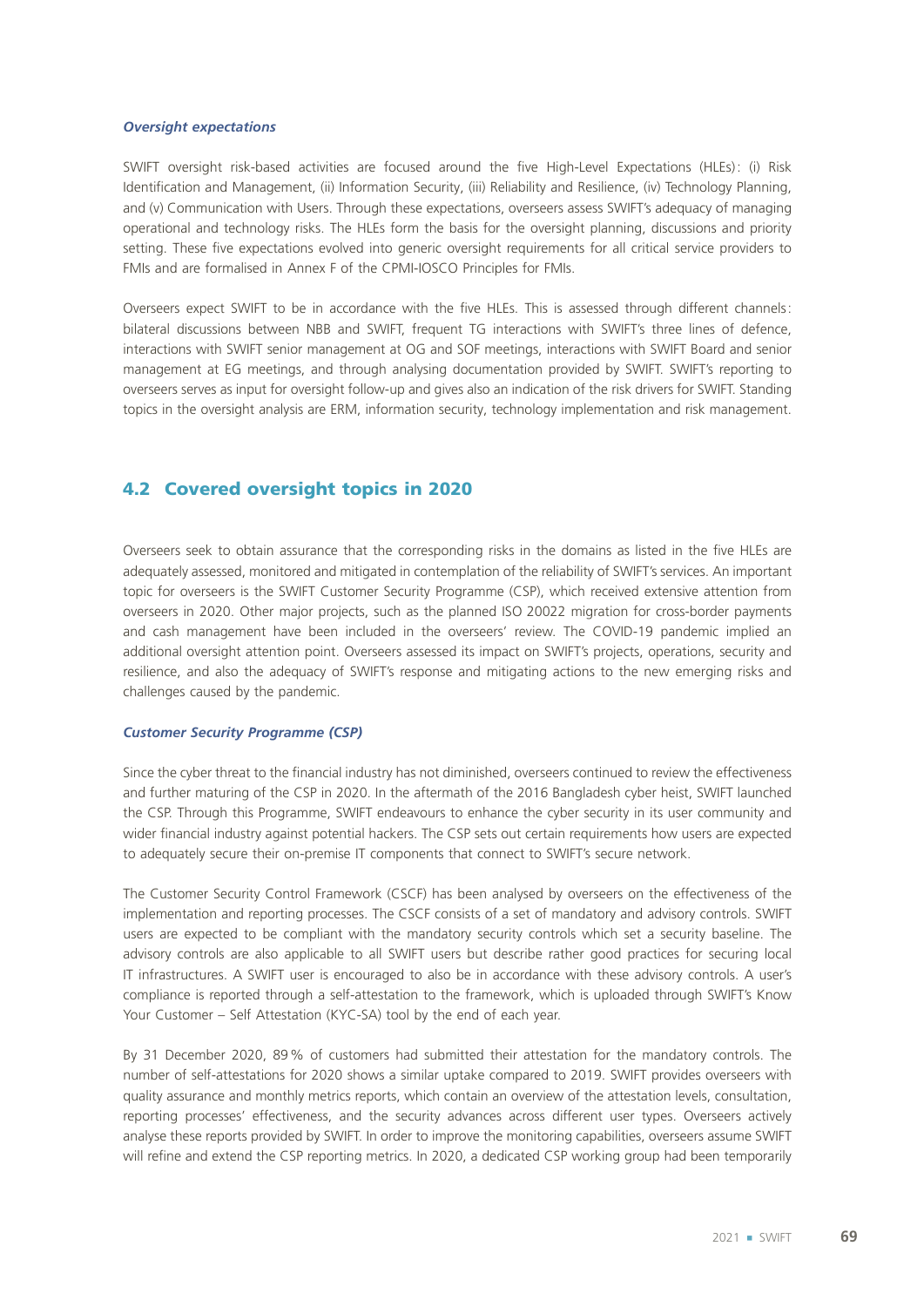established with overseers and SWIFT representatives to carry out an in-depth review as to how SWIFT could better meet overseers' expectations on CSP reporting.

Each year, SWIFT publishes a new version of its CSCF. In 2020, it prepared CSCF v2021 which was published in mid‑2020 and with which users are expected to be compliant with by the end of 2021. Before SWIFT formally implements the new framework version, a consultation process is planned which involves two main external stakeholders: the user community and SWIFT overseers. For the user community, SWIFT collects feedback through the National Member Groups. As second main stakeholder in the yearly recurring consultation process, overseers have the possibility to provide input to SWIFT's suggested CSCF version adaptations of mandatory and advisory controls. Other stakeholders involved in the consultation process are cyber security experts and supervisory authorities. To reduce the operational burden on its participants in context of the pandemic, SWIFT included limited changes in CSCF v2021: one advisory control, which was part of a mandatory control in previous framework versions, was promoted to mandatory. Multiple existing controls received clarifications on their implementation.

In 2020, overseers also followed up on the enhanced role for supervisory authorities, more specifically on SWIFT's initiatives to onboard supervisors to SWIFT's Know‑Your‑Supervisor (KYS) tool. Through the KYS tool, supervisors will be able to retrieve self-attestation data of financial institutions in their jurisdiction. The self-attestation information could serve as an important input for risk-based planning and scoping for supervisory authorities. SWIFT reserves the right to report to the competent supervisory authorities those users who have failed to self-attest full compliance with all mandatory CSCF controls in time or users who depend on non-compliant service providers.

The requirement for all SWIFT users to complement their self-attestations with an independent assessment conducted by internal or external auditors was initially planned to kick off in 2020, but the pandemic complicated implementation (e.g. restricted physical inspections). After the overseers' review, SWIFT ultimately decided to postpone the launch of the Independent Assessment Framework, as part of its mitigating CSP actions. The box on "mitigating initiatives taken by SWIFT" in the next paragraph on COVID-19 highlights the CSP and other mitigating initiatives SWIFT considered as a result of the crisis.

The consultation process, in which a user has the possibility of using information from their counterparties' CSCF self-attestations, was also followed up by overseers in 2020. SWIFT proposed improvements to this process to stimulate peer pressure of improving a user's counterparties' risk-mitigating measures and security position. SWIFT further enhanced the KYC‑SA functionality to ensure that counterparties have access to more actionable information and smoothened the consultation functionalities. Overseers will continue their review on this process and SWIFT's proposed improvements.

Overseers also include in their annual CSP analysis the monitoring of SWIFT's fraud and detection tools, such as the Sanction Screening Service, which screens financial messages against international sanction lists before sending it through SWIFT's network, and the Payment Control Service, which filters a message against certain user‑set rules before the message can be processed. SWIFT offers various tools to prevent and detect fraud incidents to help its users combat fraudulent payments and strengthen their existing security measures. Overseers include the effectiveness and enhancements of such SWIFT tools in their annual review. This is in line with the CPMI's strategy for reducing the risk of wholesale payments fraud related to endpoint security.

In 2020, overseers assessed the transparency and rigour of SWIFT's communication processes to its users in the event of technology changes, fraudulent compromises, and updates on common fraud practices in the industry. The CSP dedicates information-sharing as one of its foundational pillars supporting its users to adequately improve their incident and risk management processes. SWIFT's Information Sharing and Analysis Centre (ISAC) provides users with actionable business knowledge on cyber threats, indicators of compromise, and used hackers' techniques, tools and procedures. SWIFT targets both technical and business professionals through its ISAC portal facilitating a digestible format for information‑sharing.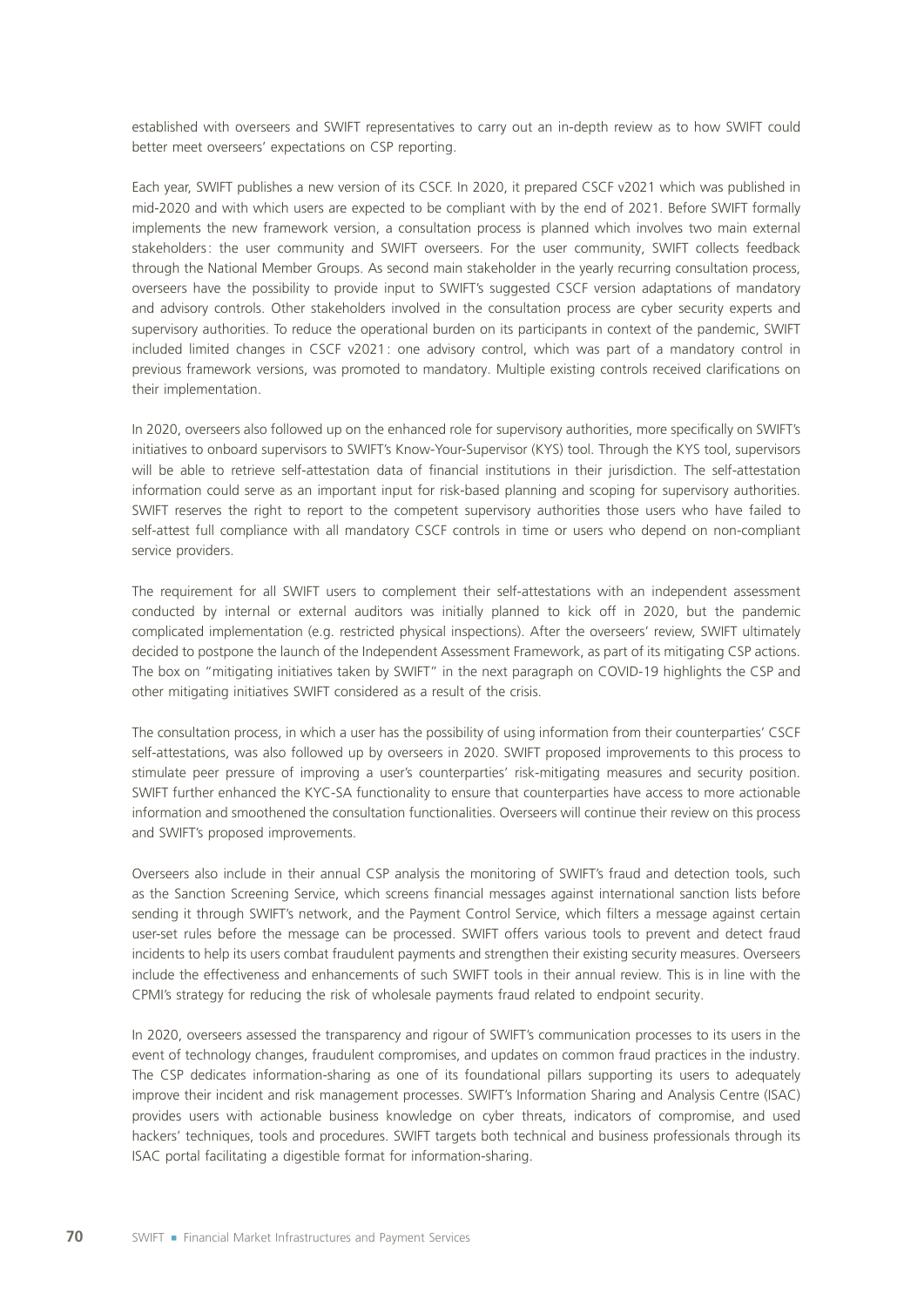Cyber attacks targeting SWIFT participants have continued over the course of 2020, which are not expected to slow down. Overseers obtaining reasonable assurance on the effectiveness of the CSP and its features benefits the overall financial community in terms of reducing fraudulent transactions as a result of cyber hacks. The oversight objective remains to ensure that the security requirements evolve in line with new threats, improvements in cyber security capabilities and regulatory expectations.

### *COVID‑19*

Since the functioning of the financial sector heavily relies on SWIFT's core messaging services, overseers closely followed up on SWIFT's responsibility to ensure its operations as critical infrastructure during the materialised extreme scenario of a worldwide pandemic outbreak. Therefore in 2020, the COVID-19 impact on SWIFT, the company's response to it and implementation of mitigating actions became a standing topic under overseers' review activities. They conducted such analysis based on frequent written statements provided by SWIFT and multiple interactions with members of the Executive Management on SWIFT's security status and risk monitoring.

Like many other international organisations, SWIFT had to adapt and react to the impact of COVID-19. SWIFT began early monitoring of the situation in accordance with national and local authorities' measures. Given its role as critical service provider, SWIFT's main priority was to safeguard the operationality and availability of its critical messaging infrastructure avoiding any global interruption. Despite the closure of multiple offices, SWIFT has been able to ensure business continuity of its services thanks to generalised working from home for its employees, and the reorganisation of staff being able to work at the necessary SWIFT locations.

To lower the burden on its customers, SWIFT implemented several mitigating measures, which are further detailed in the box below.

**BOX 12**

# **Mitigating initiatives taken by SWIFT**

In order to reduce the operational burden on its users in context of the pandemic and generalised working from home, SWIFT decided to implement multiple mitigating actions regarding the Customer Security Programme (CSP), and the yearly Standards Release. Before SWIFT had implemented the mitigations, overseers sought assurance in their analysis that these would not cause any drawbacks to the targeted CSP security objectives in the SWIFT user community.

SWIFT implemented the following CSP mitigations:

- For 2020, customers needed to re-attest against the existing set of CSCF v2019 controls by December 2020. The updated CSCF v2021 will come into effect in July 2021, with the normal year-end deadline for compliance. The CSCF v2021 includes a promoted advisory control to mandatory regarding the restriction of internet access in the IT infrastructure in the user environment that connects to the SWIFT network.
- The independent assessment for self-attestations (i.e. the requirement to get an opinion of the accuracy of the self-attestation from either an independent internal assessor or an external third-party assessor) will be aligned with the CSCF v2021.
- ¡ The next round of sampled mandatory external assessments will also be launched in line with the CSCF v2021.

 $\blacktriangleright$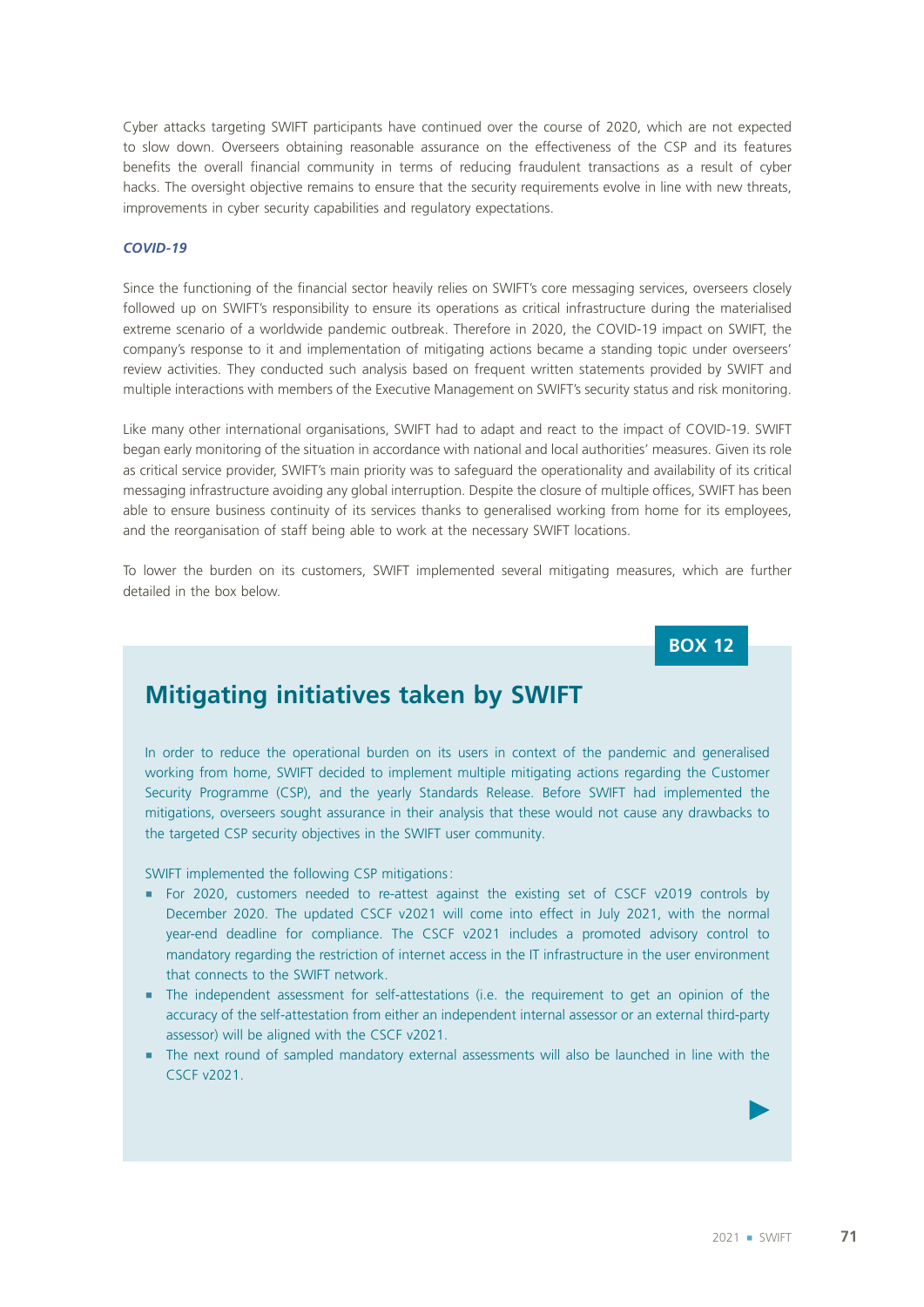A second mitigating action consisted of a scope reduction of the 2020 Standards Release. SWIFT decided to prioritise the standard changes for the securities messages. All initially planned other changes for 2020 have been postponed to November 2021. The 2021 Standards Release will include the 2020 changes (excluding the securities' standard changes) and agreed 2021 changes.

For 2021, overseers expect the adoption of the independent assurance framework and the resumption of mandated external audits and will review their outcomes.

#### *Other topics*

In addition to the overseers' considerable attention on CSP and the COVID-19 impact on SWIFT, the overall focal point remains on the security and availability of SWIFT's activities and core messaging services at any given time or circumstance.

Overseers' yearly activities are based around the five High-Level Expectations (HLEs).

For the first HLE "Risk Identification and Management", overseers assess SWIFT's Enterprise Risk Management (ERM) and audit activities. Included in this review are the effectiveness and independence of these lines of defence, and their interactions with each other. Overseers have revised the further maturing of SWIFT's risk management practices and how the second line of defence coped with the impact of the pandemic on SWIFT on the short and longer term. It was and still is important that SWIFT achieves the most critical project objectives, even during a crisis. The functioning and control work of SWIFT's auditors has been challenged by overseers with continuous analysis on their provided opinions and findings. Frequent interactions with SWIFT's Chief Risk Officer and Chief Auditor have given better insight into these above-mentioned topics.

Cyber security, which falls under the second HLE "Information Security", remains a major priority for overseers. Each year, there is a thorough analysis of SWIFT's proposed cyber security strategy and security roadmap activities. Overseers expect that SWIFT foresees the necessary investment and maintains the maturity of key security capabilities to safeguard the functioning of its critical messaging services. The evaluation of the design, implementation and improvement of cyber detection, response and recovery capabilities contributes to obtain such assurance. As a sequel to the first in‑depth on‑site review on ERM in 2018, a second on‑site review took place virtually in 2020 on SWIFT's cyber security, which has not been finalised yet. A second large pillar of HLE 2 is the CSP, which is described in paragraph "Customer Security Programme" above.

Incidents and business continuity are vested in HLE 3 "Reliability and Resilience". Overseers investigate incidents that disrupt SWIFT's services. For each incident, SWIFT shares with the overseers the sequence of the incident events, impact on its users, and action plan to avoid similar incidents in the future. Overseers share their expectations to SWIFT on the incident management processes so that this critical communication continues to be refined. Considering the pandemic, the precautionary and responsive measures that SWIFT undertook to maintain business continuity have also been included in the oversight discussions.

For HLE 4 "Technology Planning", overseers closely follow up on the impact of new technologies and processes on the entire SWIFT organisation and its community. In 2020, SWIFT launched its new strategy in which there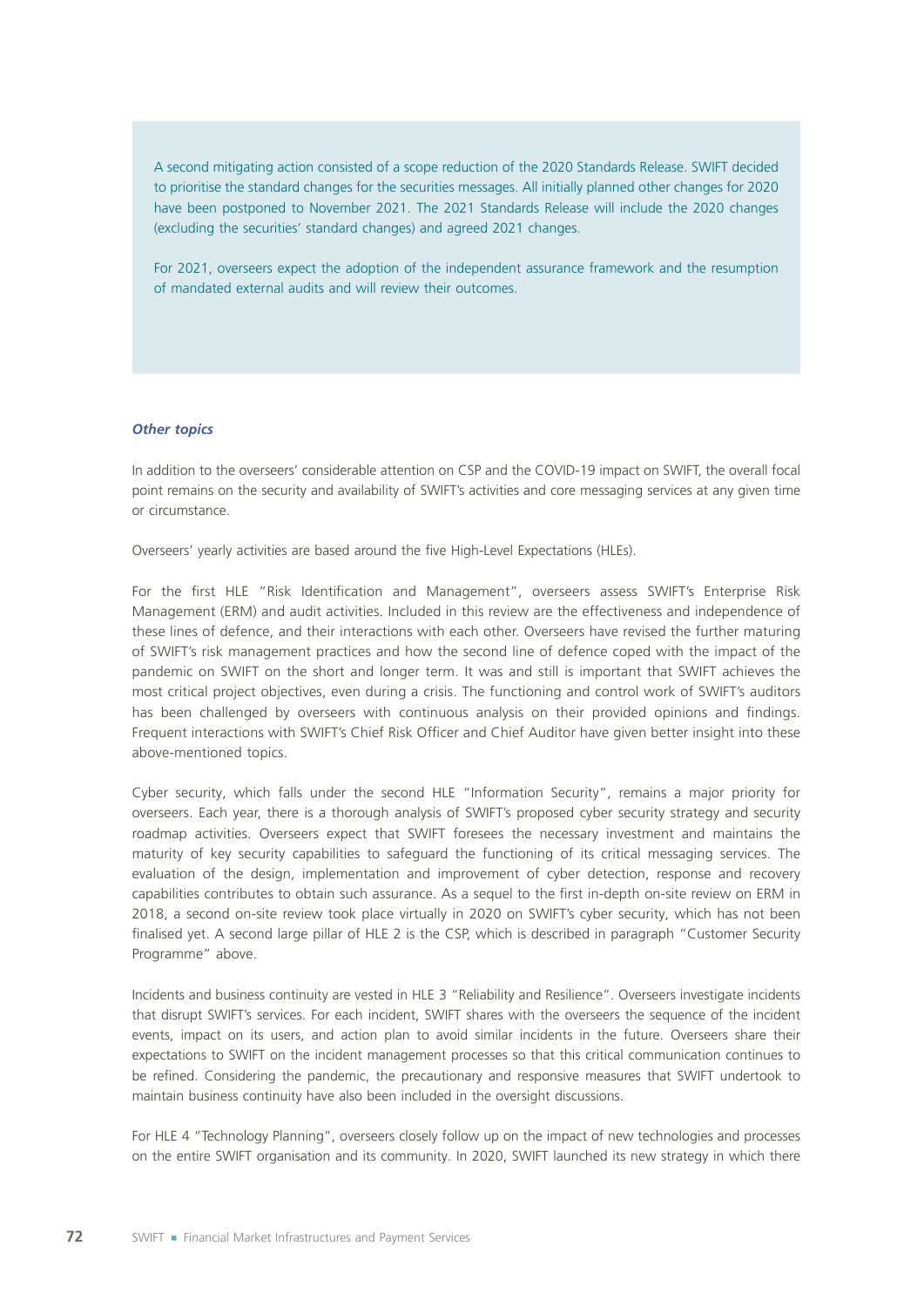will be a shift of the current sequential messaging to end-to-end transactions. This change will be aligned with the ISO 2002 **<sup>2</sup>** migration of cross‑border payments and cash management. In this approach, SWIFT envisages that users will be able adopt the ISO 20022 format at their own pace. SWIFT's new strategy reorientation was often put on the agenda in the course of 2020 to better grasp the alignment between its business and IT strategies, more specifically the project development steps, milestones and interaction with customers. This will be continued in 2021.

During 2020, overseers organised a deep dive on HLE 5 "Communication with Users". The objective for this session was to have a first dedicated interaction with SWIFT's recently appointed Chief Customer Experience Officer. The deep dive provided overseers with insight into the objectives of SWIFT's communication with customers and the processes to ensure care across all customer touchpoints. This will become ever more important for the further roll-out of SWIFT's new strategy course and ISO 20022 migration start in 2022. Overseers are keen on analysing the coming developments.

## 4.3 Oversight priorities in 2021

Overseers follow a risk‑based approach for the yearly planning of SWIFT oversight activities. Each quarter, they evaluate the covered topics and use this information to identify which items or domains require additional critical review or which new topics need to be included in future analysis. Thanks to this method, overseers have the flexibility to add items or change the review frequency of certain topics, which contributes to the continuous oversight format throughout the entire year.

In 2021, the changing environment in which SWIFT operates and the company's anticipation of such changes will be on the agenda. More specifically, the focus remains on the adequacy of SWIFT's cyber management and strategy to cope with the ever-evolving cyber threat. Part of the analysis includes the review on SWIFT's cyber security roadmap and corresponding investment plan. Each year, overseers also challenge the provided ISAE 3000 reports of SWIFT's external security auditor.

Technological changes and their impact on SWIFT will also be one of the top oversight priorities in 2021. Overseers will continue to seek assurance that the corresponding risks in these domains are adequately assessed, managed, and mitigated for SWIFT to ensure business continuity of its services.

Another oversight top priority remains the different components of the CSP. A sub-set of certain follow-up CSP items include the following: CSCF control framework consultation process and its effectiveness, refinement of existing and additional CSP metrics, compliance levels of SWIFT's community against the mandatory and advisory security controls, further maturing of supervisory authorities' involvement, outreach to relevant stakeholders, outcomes of the mandatory independent assessments.

On top of these areas, a fourth major category covers standing topics, such as interactions with SWIFT's risk department, review of internal audit reports, follow-up of incidents and associated action plans, operational resilience activities and other.

The five HLEs lie at the heart of the overall oversight analysis work and planning. These HLEs form the starting point of identifying the topics to cover annually from a risk-based perspective. Since there is an extensive set of topics to be covered by overseers each year, the following items are a shortlisted indication of topics that will be included in 2021:

- **EXECUTE: HLE 1 Risk Identification and Management:** 
	- SWIFT's overall risk profile and topic-specific risk assessments:
	- internal and external audit findings, and identified mitigations that management undertakes.